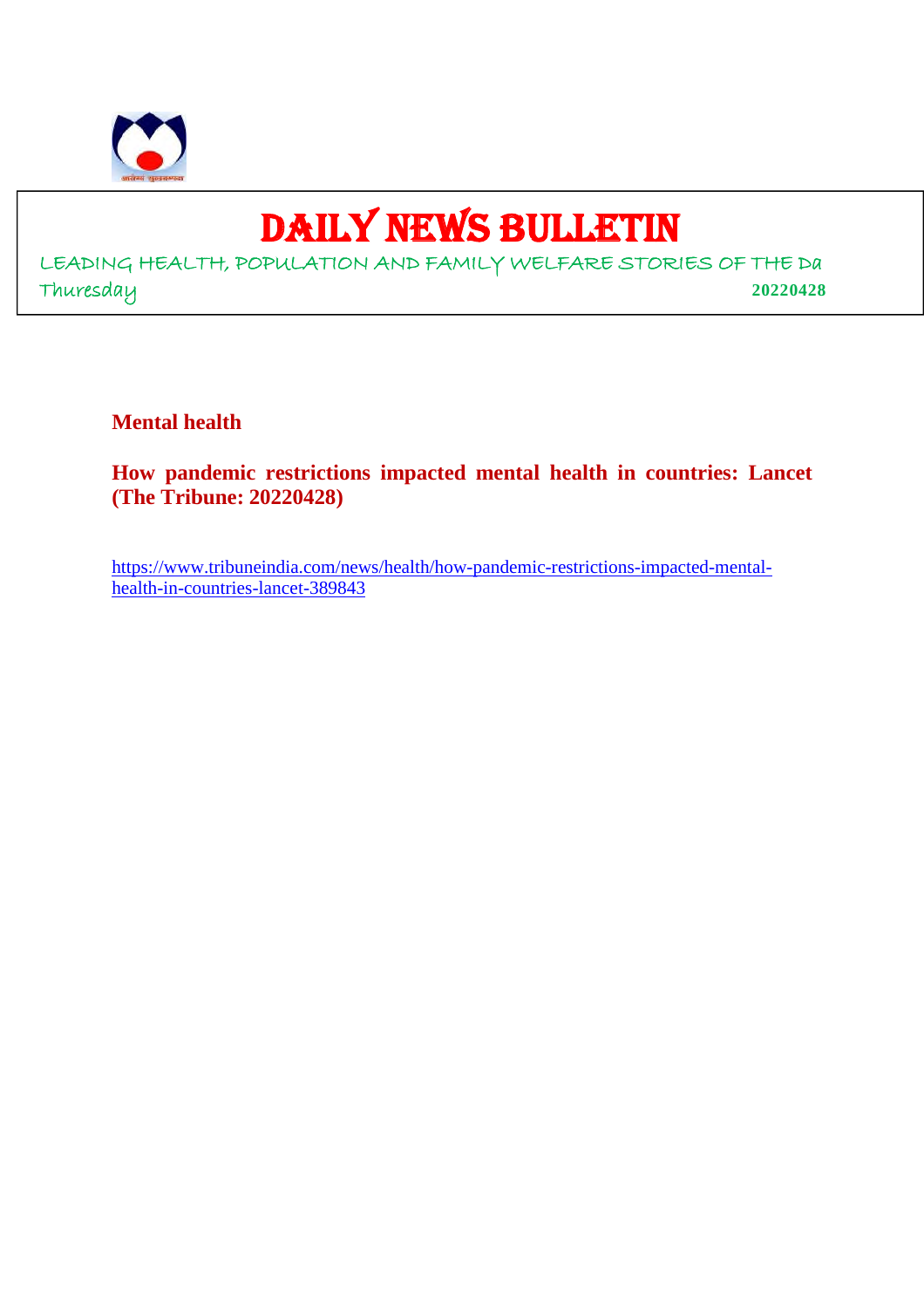

How pandemic restrictions impacted mental health in countries: Lancet How pandemic restrictions impacted mental health in countries: Lancet

While countries prioritised stricter policies that attempted to control Covid-19 transmission, restrictions on daily routine life with lockdowns had a significant impact on mental health during the pandemic, according to a study published in The Lancet Public Health.

An international research team, led by Simon Fraser University in Canada conducted a global study on countries' responses to the pandemic. They found there have been worse mental health trajectories in countries that attempted to control Covid-19 transmission with stricter public health restrictions, such as Canada, than those which tried to suppress or eliminate Covid-19 transmission.

The survey data was collected from 15 countries between April 2020 and June 2021. Countries were grouped into two categories: those that sought to eliminate Covid-19 transmission and those that aimed to mitigate or reduce the spread of the virus within the country.

Eliminator countries include Australia, Japan, Singapore, and South Korea. Mitigator countries include Canada, Denmark, Finland, France, Germany, Italy, Netherlands, Norway, Spain, Sweden, and the UK.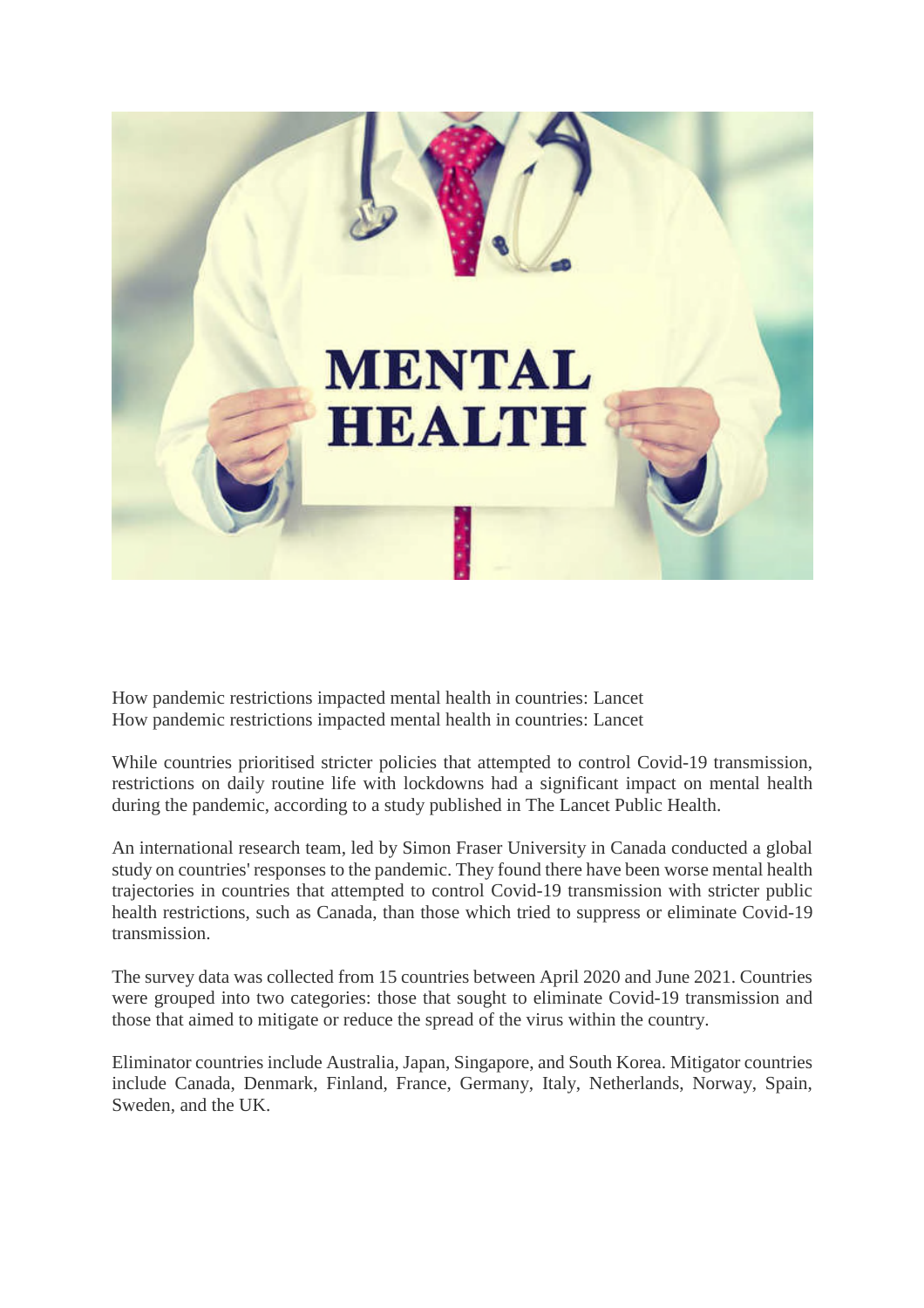Eliminator countries such as South Korea and Japan implemented early and targeted actions, such as international travel restrictions, which resulted in lower levels of Covid-19 infections, fewer deaths and less negative mental health impacts compared to mitigator countries.

Mitigator countries such as Canada, France and the UK were less strict about travel and relied more on physical distance, gathering restrictions and stay-at-home requirements.

These measures restricted social connections and were associated with greater psychological distress, lower life evaluations and a lower opinion of the government compared to people living in eliminator countries.

"Governmental responses to the Covid-19 pandemic have been widely debated," said Lara Aknin, psychology associate professor at the varsity.

"At first sight, it may seem that eliminator countries implemented much harsher strategies than other countries because of their widely reported international travel bans. But, in reality, people within these borders enjoyed more freedom and less restrictive domestic containment measures overall than citizens in mitigator countries," she added.

The researchers said that effective policies to contain the pandemic must be accompanied by strategies and resources to address the adverse impacts on mental health.

For future pandemics, the researchers suggest governments could prioritise policies that reduce virus transmission but impose fewer restrictions on daily life, such as restricting domestic travel instead of restricting gatherings.

They suggest an elimination strategy, with timely use of testing and contact tracing could minimise deaths without requiring more restrictive policy measures to contain viral spread.

# **Ayushman Bharat Block Health Melas**

**Over 6 lakh diabetes screenings in a week at Ayushman Bharat Block Health Melas More than 27.31 lakh footfall was recorded in 3,204 block health melas across 33 states and UTs in a week, the Union Health Ministry said Over 6 lakh diabetes screenings in a week at Ayushman Bharat Block Health Melas**

**Photo for representational purpose only. (The Tribune: 20220428)**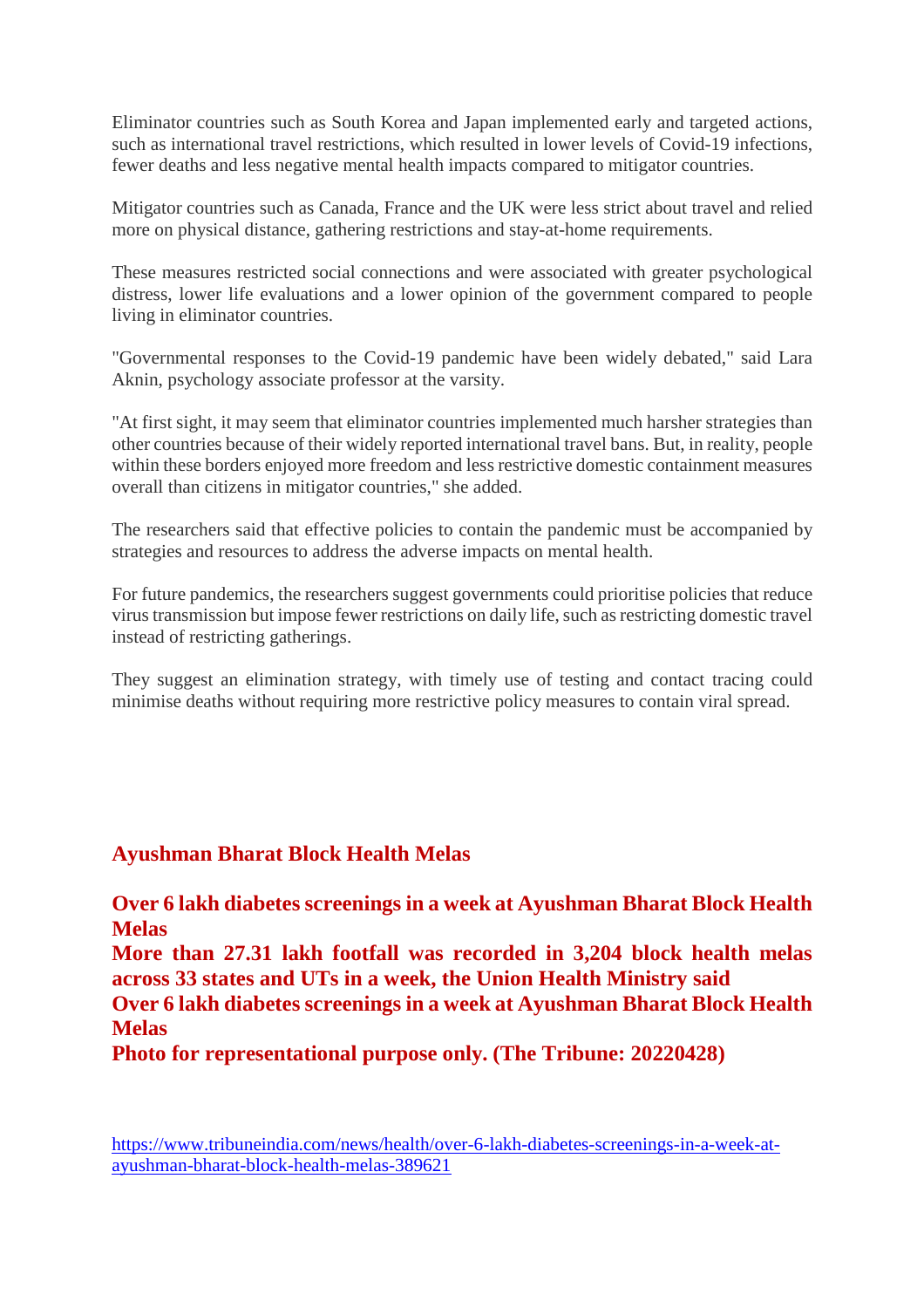

A total 6.75 lakh screenings for hypertension, 6.11 lakh for diabetes, 2.05 lakh cataract screenings and over 1.76 lakh teleconsultations have been done at Ayushman Bharat blocklevel health melas in a week, the Union Health Ministry said on Tuesday.

More than 27.31 lakh footfall was recorded in 3,204 block health melas across 33 states and UTs in a week, it said.

Over 3.66 lakh ABHA (Ayushman Bharat Health Account) IDs were created across India, with maximum of 56,321 in Maharashtra and more than 1.17 lakh Pradhan Mantri Jan Arogya Yojna (PMJAY) golden cards were created across India, mostly in Karnataka (22,091) About 1,009 Block Health Melas had blood donation camps and 519 had organ donation registration, the ministry said in a statement.

The Ministry of Health in collaboration with states and Union Territories is celebrating the 4th Anniversary of Ayushman Bharat Health and Wellness Centres (AB-HWCs) under Azadi ka Amrit Mahotsav from April 16 to 22.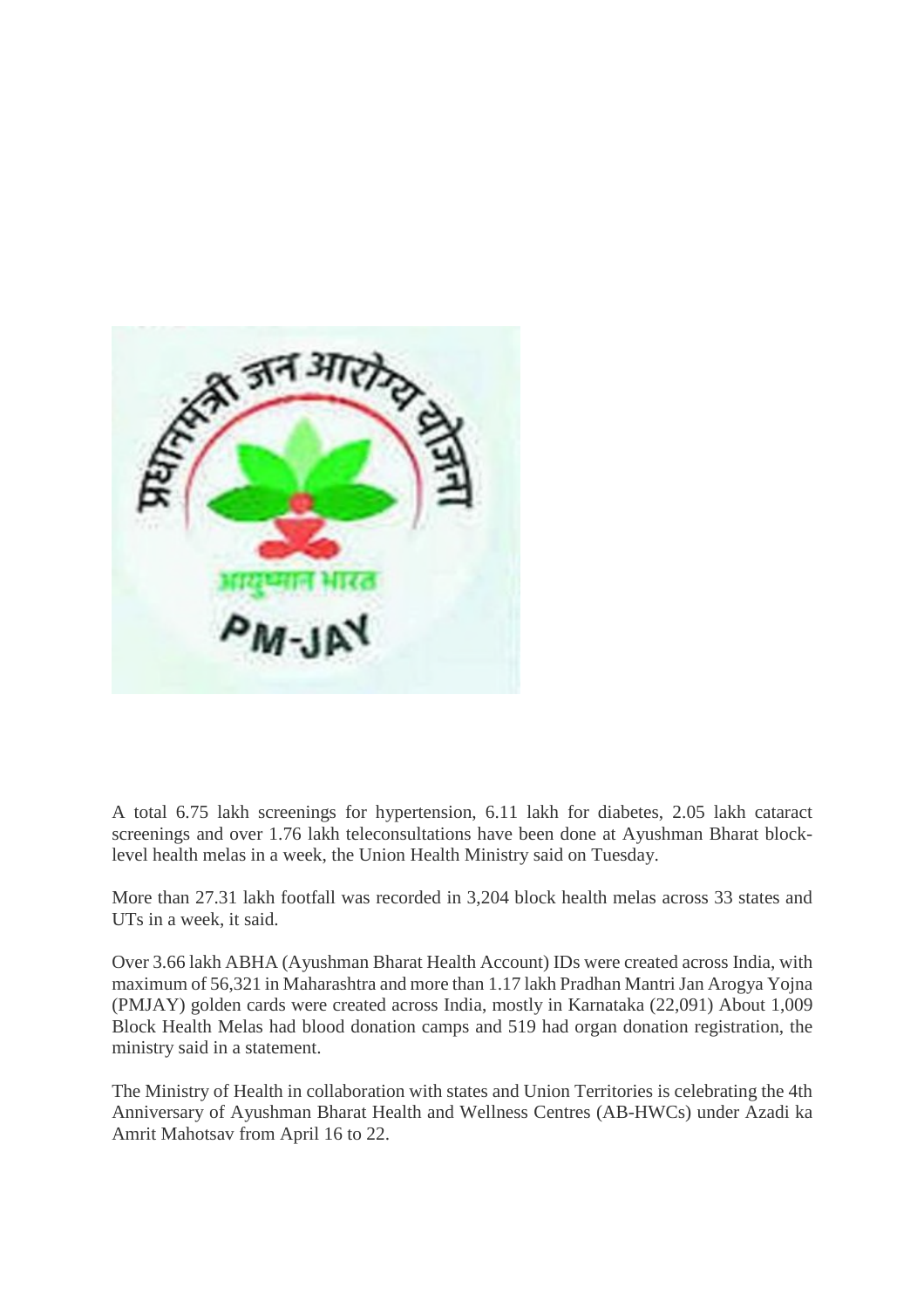The Block Health Melas commenced on April 18 in 33 states and UTs across India. These health melas are serving as platforms to attract thousands of people to avail quality healthcare services along with essential medicines and diagnostic services, the statement noted.

They are a medium of providing health education, information on wellness lifestyle along with other healthcare services for early detection and treatment of diseases. The melas will continue till the end of April, it said.

The Union Health Minister, Health Minister of states and UTs, MPs, MLAs, senior officials of the Union Health Ministry, Principal Health secretaries/ Health secretaries of States/UTs, senior officials of the state Health department, representatives and local dignitaries are also visiting the AB-HWCs and creating awareness among the public about the importance of AB-HWCs in providing affordable and accessible healthcare.

# **variants of coronavirus**

**Very few recombinant variants of coronavirus have been found in India: INSACOG**

**Genomics consortia say none of recombinant variants showed either increased transmission or was associated with severe disease or hospitalisation (The Tribune: 20220428)**

Very few recombinant variants of coronavirus have been found in India: INSACOG Photo for representation. PTI

https://www.tribuneindia.com/news/nation/very-few-recombinant-variants-of-coronavirushave-been-found-in-india-insacog-389894

Based on genome-sequencing analysis, the Indian SARS-COV-2 Genomics Consortia (INSACOG) has said very few recombinant variants of the coronavirus have been found in the country and none of those has shown either increased transmission, locally or otherwise, nor were they associated with severe disease or hospitalisation.

INSACOG, in its weekly bulletin of April 11 that was released on Wednesday, said the incidences of suspected recombinants and the possible public health relevance are being closely monitored.

It said a total of 2,40,570 samples have been sequenced till now.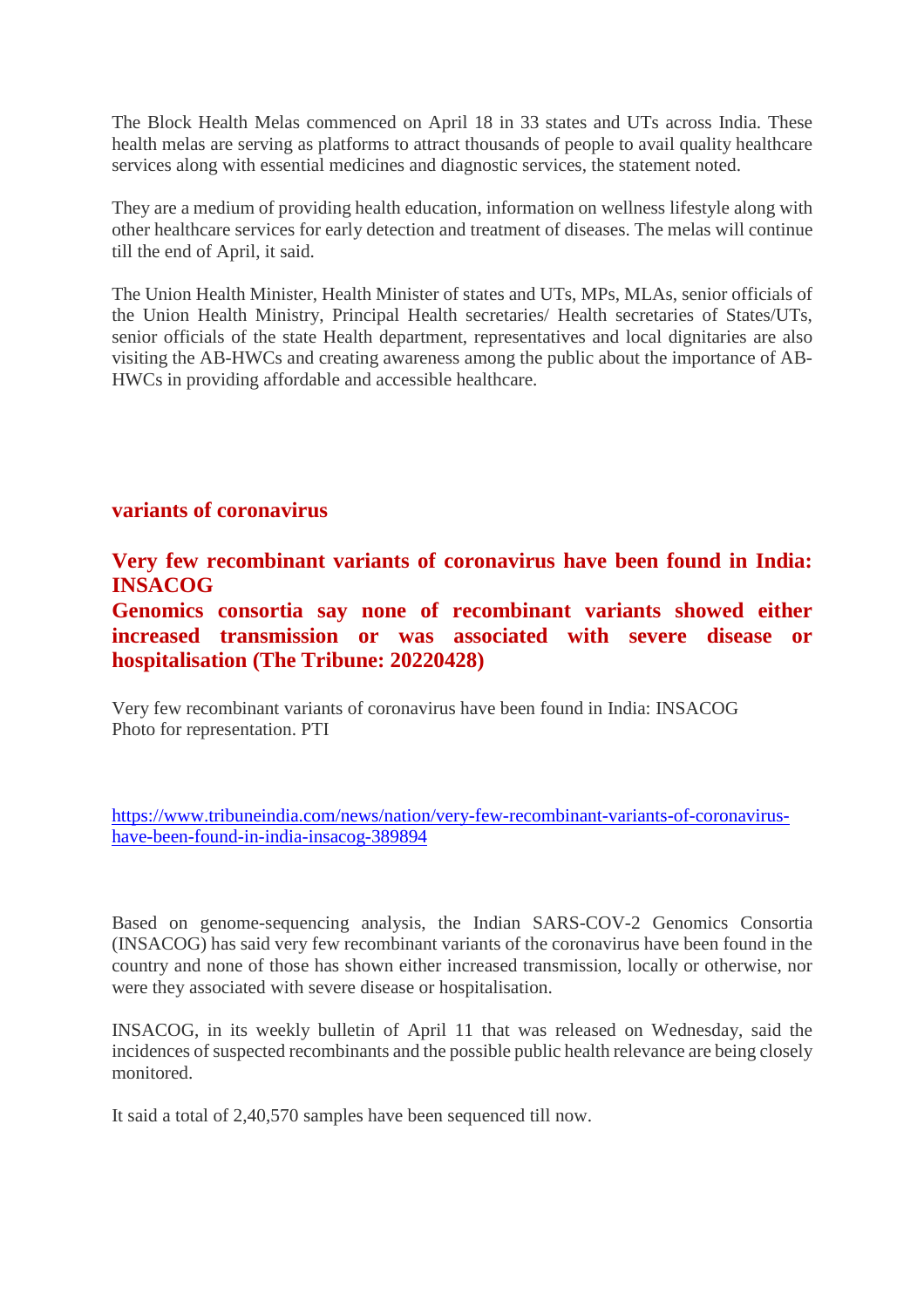"Based on genome sequencing analysis, very few recombinant variants have been discovered in India. So far, none showed either increased transmission (locally or otherwise) or was associated with severe disease or hospitalisation," it said.

On the global scenario, the INSACOG said two recombinant variants—XD and XE—are being closely monitored worldwide. XD, which has an Omicron S gene incorporated into a Delta genome, is found primarily in France.

"XE is a BA.1/BA.2 recombinant, with the majority of the genome including the S gene belonging to BA.2. XE shows slightly higher transmission rate. XE also shows a higher growth rate above that of BA.2; however, this finding requires further confirmation," the INSACOG said.

At the prime minister's meeting with chief ministers, Union Health Secretary Rajesh Bhushan said one case of XK/XM was found in Maharashtra, one case of XJ was detected in Rajasthan and a case each of the XJ and XE recombinant versions of Omicron has been found in the country.

# **COVID CHALLENGE**

# **COVID CHALLENGE NOT OVER YET, PRIORITY TO JAB ALL: MODI TO CMS (Hindustan Times: 20220428)**

https://epaper.hindustantimes.com/Home/ShareArticle?OrgId=284b5191978&imageview=0

While India has managed the coronavirus pandemic well so far, a surge in cases in some states recently has manifested the need to stay alert and ensure all eligible persons are vaccinated, Prime Minister Narendra Modi said on Wednesday.

At a virtual meeting with chief ministers to review the Covid-19 situation across the country, Modi said the Centre's priority is also to vaccinate all eligible children at the earliest with special campaigns needed in schools. "It is clear that the Covid challenge is not fully over yet...India has been able to deal with the situation better than many countries. Still, in the last two weeks, increasing cases in some of the states show that we need to stay alert," Modi said. P8

**Miracle tea'**

**Try this 'miracle tea' to keep summer headache, bloating, uneasiness, abdominal pain and heaviness at bay (The Indian Express:20220428)**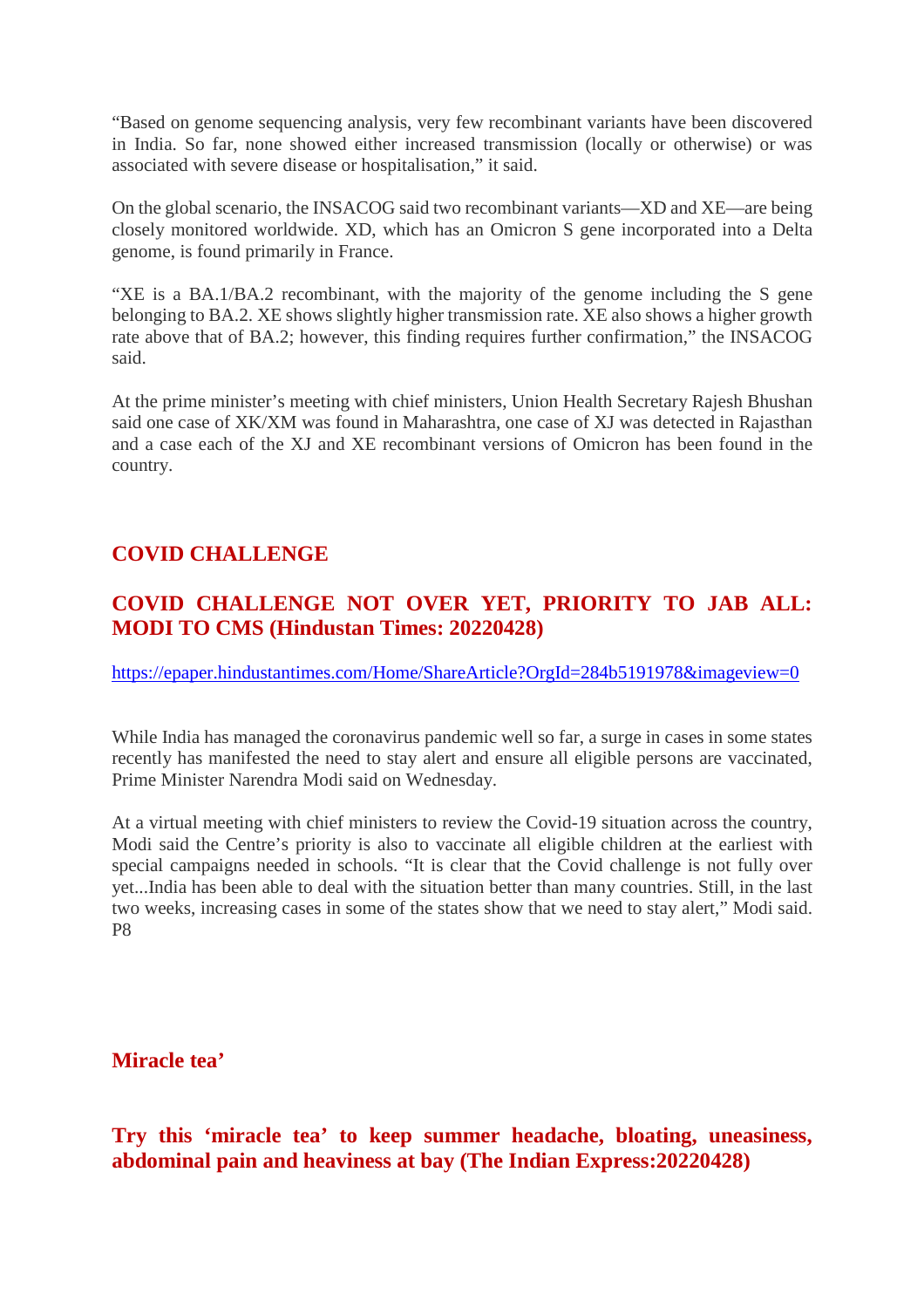"Works wonderfully for people suffering from migraine, high cholesterol, diabetes, thyroid, acidity, gastric trouble, hormone imbalances, constipation," said Ayurvedic expert Dr Dixa Bhavsar on Instagram.

https://indianexpress.com/article/lifestyle/health/miracle-tea-summer-season-headachebloating-uneasiness-abdominal-pain-heaviness-hydration-7880412/

summer tea recipeTry this refreshing and healthy tea today! (Source: Pixabay) Summer is upon us, in all its glory (read: sweltering heat)! It goes without saying that keeping yourself hydrated, at all times, is an absolute must to prevent issues such as bloating, nausea, headache, abdominal pain, and a general sense of uneasiness and heaviness.

While water should be your go-to drink this season, you can also try a host of infused drinks to keep dehydration at bay and reap the benefits of some healthy ingredients alongside. If you are looking for one such healthy drink, why not try the 'miracle tea'.

ALSO READ |Why it is important to eat your food slowly, and how you can do that According to Ayurvedic expert Dr Dixa Bhavsar, this tea can "relieve all your health issues such as summer headache, bloating, abdominal pain, heaviness, uneasiness, and provides hydration."

Made using three summer essentials – mint, cumin and coriander – it can be consumed by everyone in the family, in every season, the expert shared. "Works wonderfully for people suffering from migraine, high cholesterol, diabetes, thyroid, acidity, gastric trouble, hormone imbalances, constipation, etc."

#### Method

constipation and more."

\*Take a glass of water in a vessel and start boiling it.

\*Add 5-7 mint leaves, 1 tsp of cumin (jeera) and 1 tbsp of coriander seeds to it, and boil the mixture for five minutes.

\*Strain the tea and sip on it while it is lukewarm.

ALSO READ |Vegan diet: Healthy plant-based protein sources you can try Sharing the benefits of mint, Dr Bhavsar said, it "smells like heaven and tastes delicious. It helps with cold/cough, acidity, gas, bloating, indigestion, headache, detox, acne, sinusitis,

"Cumin again is another spice I love. Everything from its smell and taste to its benefits is outstanding. It is hot in potency, improves taste, stimulates the digestive fire and promotes digestion. It reduces kapha and Vata," she added.

According to her, coriander is healthy as it is "easy to digest, has madhura vipaka ad balances all three doshas. It can be consumed in all seasons, especially during summers".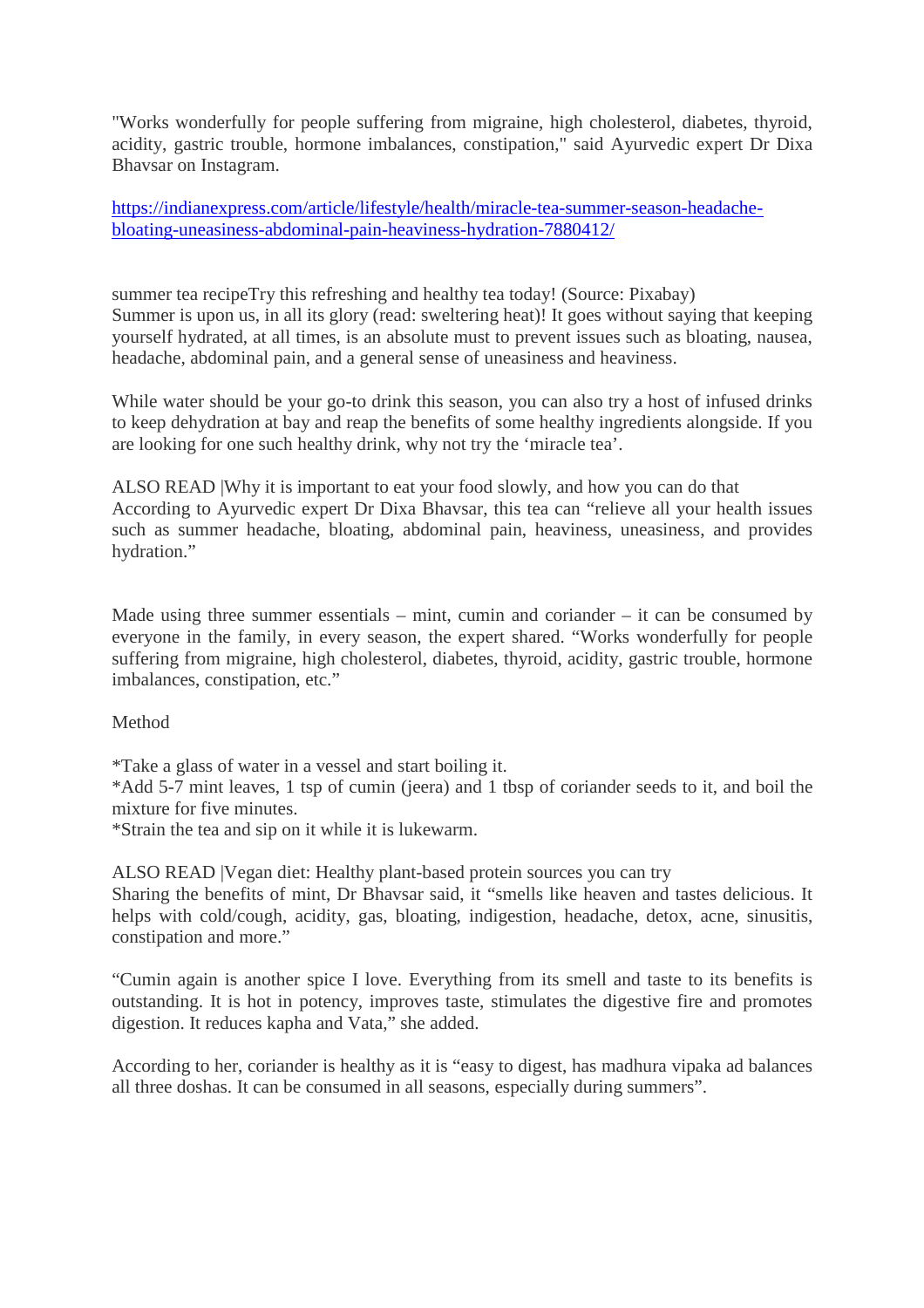# **Paracetamol: Myths vs facts Paracetamol can help relieve symptoms like high fever, moderate body pain, cold and flu(The Indian Express:20220428)**

https://indianexpress.com/article/lifestyle/health/myths-facts-paracetamol-health-fever-painside-effects-7852617/

paracetamol, what is paracetamol, how important is paracetamol, what does paracetamol do, myths about paracetamol, facts about paracetamol, health, indian express newsThe efficacy of this paracetamol begins within 30 minutes after the consumption, and it usually lasts for 4-6 hours in the body. (Photo: Getty/Thinkstock)

Paracetamol is a common medicine found in every household. It is also known as acetaminophen, a painkiller and fever reducer. The reason why people consume it is because it helps with conditions like fever, headache, muscles ache, backache.

According to Dr P S Pradeep Kumar, M.S., D.L.O., D.N.B., MNAMS, despite its usage, millions of people are still not aware of its treatment and how it really works. He said that in the pandemic, they preferred taking paracetamol to manage symptoms like fever, headache, or body aches.

ALSO READ |Why Paracetamol is not recommended for teenagers post Covid vaccination "Not only this, even the World Health Organization recommended its intake as it has helped in relieving the patient's symptoms like high fever, moderate body pain, cold and flu," the doctor stated, adding that many people in India suffer from diabetes, hypertension or both, and study suggests they are "advised to consume paracetamol as pain reliever due to its mild properties and superior safety profile".

But, it is also true that today, people trust the internet for information, and given the speed and time with which information is uploaded, it creates a lot of misconceptions, the doctor stated.

He listed some myths and facts about paracetamol that people ought to know.

Myth – Paracetamol stays in the body for 24 hours.

Fact – The efficacy of this paracetamol begins within 30 minutes after the consumption, and it usually lasts for 4-6 hours in the body.

Myth – Paracetamol is known to have long term side effects and can lead to health issues. Fact – Paracetamol is known to be used as a 'first line' medication for mild and moderate pain and it has less side effects known when compared to any other painkillers.

ALSO READ |World Immunization Week 2022: Five important things to know about vaccines Myth – I can't take paracetamol because I have diabetes and high blood pressure. Fact – Paracetamol is the only painkiller known to have less drug interactions and can be taken by patients suffering from diabetes and high blood pressure.

"Optizorb technology helps in increasing the speed of disintegrating the tablet into smaller molecules to start the process of pain relief. It is suitable for a large number of people and has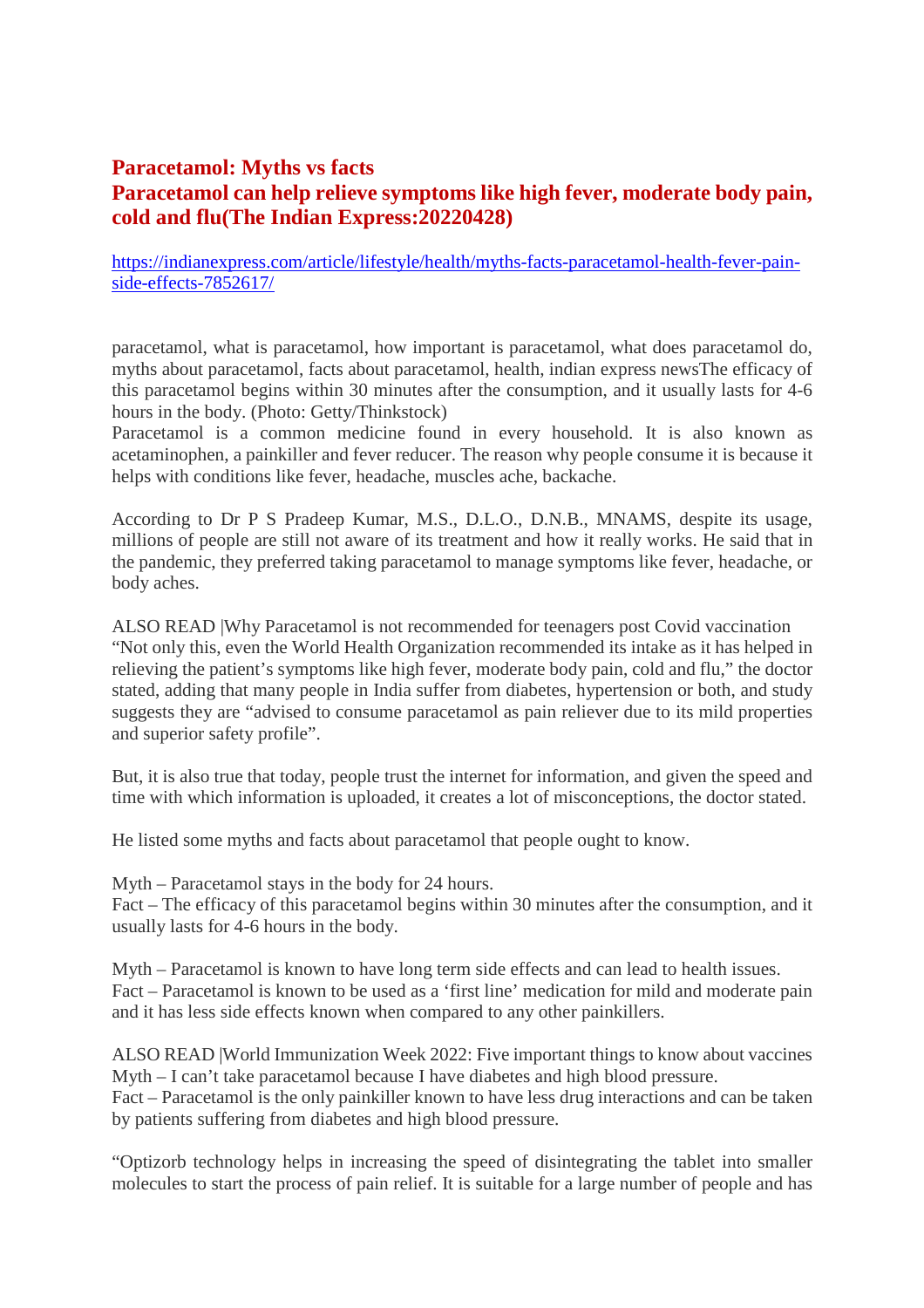a better safety profile. Due to Optizorb technology paracetamol starts releasing in 5 minutes. To ensure a safer health it is always recommended to take doctor's advice before consuming. One should always follow the directions and not overdose," the doctor concluded.

# **Health problems**

# **Effective ways to manage health problems in children during summer Intense humidity coupled with heat can make matters worse, said Dr Suresh Birajdar, neonatologist and paediatrician(The Indian Express:20220428)**

https://indianexpress.com/article/lifestyle/health/manage-health-problems-children-summerheat-7882669/

GettyImages-children-COVID19-symptoms\_1200Read on to know more summer related health issues in children (Source: Getty Images/Indian Express)

Summer can be worrisome not only for adults but also for children. There are numerous health problems that children can encounter during the hot and humid season, and these include certain allergies and infections.

Intense humidity coupled with heat can make matters worse, said Dr Suresh Birajdar, neonatologist and paediatrician, Motherhood Hospital, Kharghar. He lists some signs and conditions that parents need to be aware of.

summers Protect your child from too much sun. The sun's rays are strongest between 10 a.m. and 4 p.m., so be extra careful during that time. (Source: Pexels) Heatstroke (Hyperthermia)

Caused owing to prolonged exposure to high temperatures, it presents symptoms like exhaustion, headaches, dizziness, and weakness. To tackle hyperthermia, cool down the child's body with the help of water, or ice packs. When working/playing outdoors, use a hat or cap to Happens due to the consumption of contaminated food or water. The warm and humid weather leads to the growth of bacteria which can contaminate food. The symptoms include stomach pain, nausea, diarrhoea, or vomiting. So, avoid eating roadside food, and also stale or uncooked food.

#### Dehydration

During summer, children tend to lose a lot of water and salts in the form of sweat. This needs to be replenished by staying hydrated. Coconut water, buttermilk, and lemon water are some good options to keep children hydrated during summer.

summers Make sure your child drinks plenty of fluids even if they are not thirsty. Water is best. (Source: Pexels)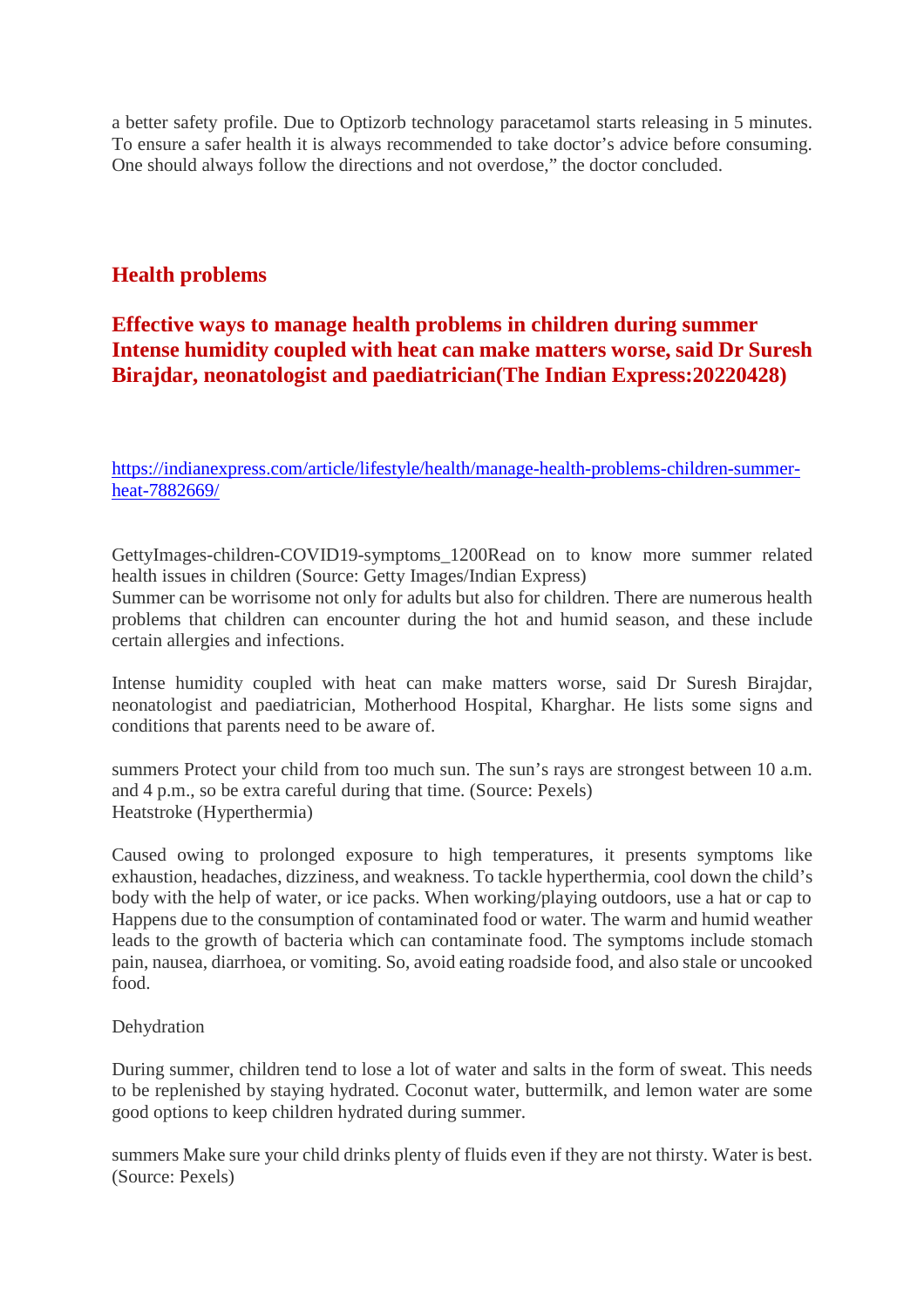#### Sunburn

Too much exposure to the sun can damage the child's skin. It causes reddening, inflammation, and, blistering and also peeling. Do not send your children out in the sun without applying sunscreen. Moreover, children should avoid going out between 11:00 am to 4:00 pm.

#### Rashes

Rashes, blisters, infections, and allergies are commonly seen in children. Eczema is a skin disease that gets aggravated during summer, owing to sweat, exposure to the sun, and increased secretion of oil. Your child may suffer from a skin rash as a result. Try to consult a doctor for an appropriate line of treatment.

To manage skin irritation, parents can apply a cold compress to the affected area. Make the kids wear comfortable and loose-fitting cotton clothes during summers. Avoid using any skin products without consulting the doctor.

ALSO READ |World Health Day 2022: Simple ways to beat the summer heat and its ill effects Waterborne diseases

Contaminated water can lead to typhoid, diarrhoea, cholera, jaundice, and dysentery in children. Parents must carry water bottles while travelling with kids.

Conjunctivitis (pink eye)

Is an inflammation of the conjunctiva. It can lead to symptoms such as redness, itching, and eye inflammation. Take appropriate care of the child's eyes frequently. Make sure the child doesn't touch the eyes and takes medication.

Urinary Tract Infection (UTI)

It is an infection in any part of your urinary system. ie., the kidneys, ureters, bladder, and urethra. Cases of UTIs in children increase during summer due to insufficient water intake. Maintain good personal hygiene and drink enough water.

# **Malaria**

**Time to tackle malaria: From grassroots action to holistic policy interventions and effective delivery of services**

**For a malaria-free India, future elimination roadmaps will also need to factor in contemporary challenges, including climate change and rapid urbanisation. (The Indian Express:20220428)**

https://indianexpress.com/article/lifestyle/health/malaria-grassroots-holistic-policyintervention-7889261/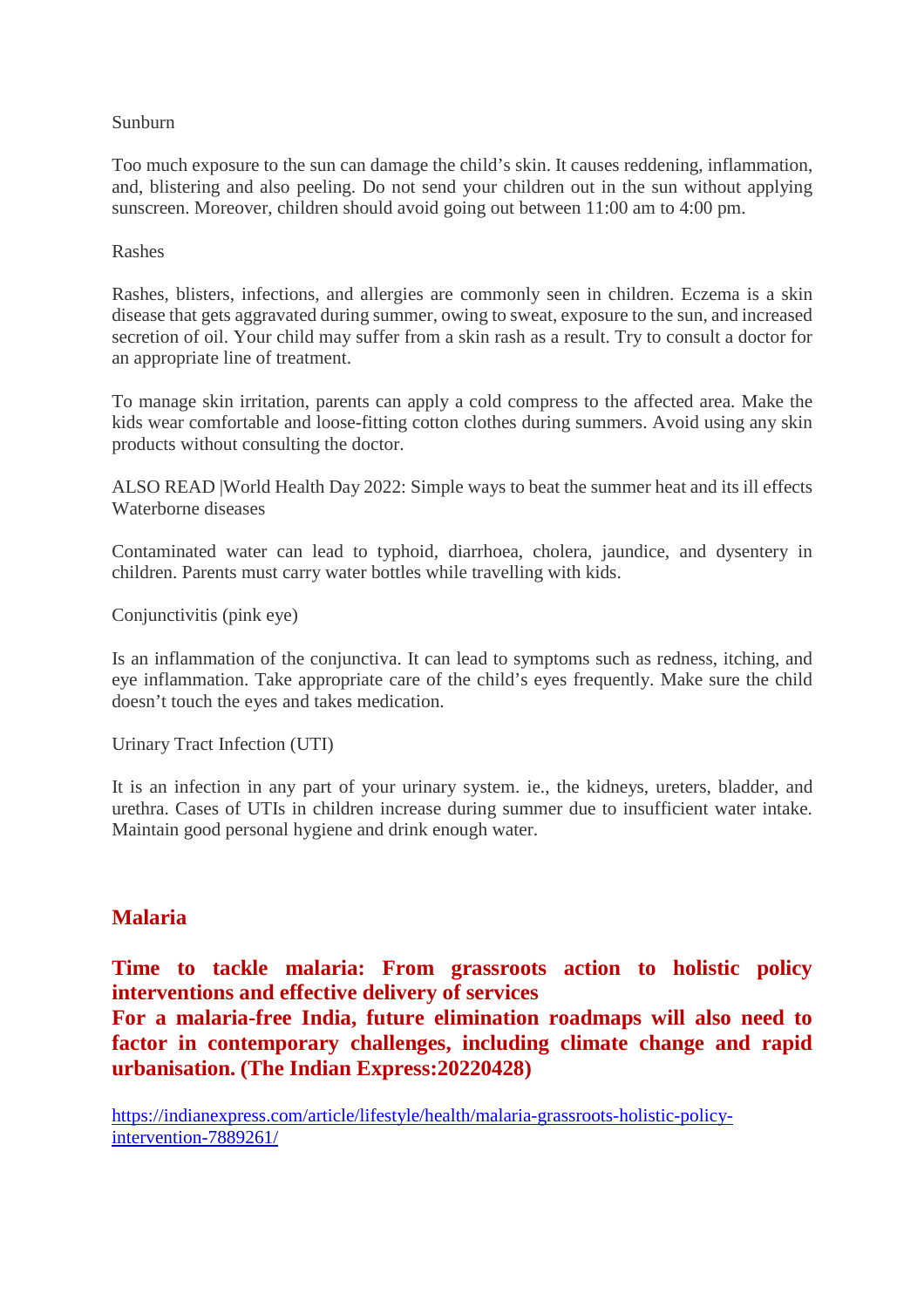Malaria deaths increased by 12 per cent globally in 2020, in comparison to 2019, to an estimated 6,27,000. (Representational image) Written by Prof N K Ganguly

While the world deliberates the best way out of the present pandemic, this is also an opportune time to further conversations on another deadly vector-borne disease: malaria. The World Malaria Report 2021 states that, globally, there were an estimated 241 million cases in 2020, increasing from 227 million in 2019. Malaria deaths increased by 12 per cent globally in 2020, in comparison to 2019, to an estimated 6,27,000. For India, the numbers are grim. In 2020, the South-East Asia Region (SEAR) had 5 million estimated cases. Three countries accounted for 99.7 per cent of the estimated cases in the region, with India being the largest contributor (82.5 per cent). India also accounted for 82 per cent of all malaria deaths in the SEAR.

Evidently, we need to further refine our health interventions to defeat malaria. At the East Asia Summit in 2015, Prime Minister Narendra Modi committed India to eliminating malaria by 2030. Following the PM's call to action, the National Framework for Malaria Elimination (NFME) was launched in 2016 and the National Strategic Plan for Malaria Elimination was launched as well (2017-22). The results were almost immediate—India reduced its malaria cases by nearly 69 per cent, according to government data. India was also the only highendemic nation to see a decrease of 17.6 per cent in 2019 compared to 2018. Further, compared to the same time last year, the overall number of malaria cases recorded in 2020 was 1,57,284 (as compared to the number of cases in 2019 being 2,86,091), which is a year-on-year decrease of approximately 45 per cent. However, the pandemic disrupted health programmes across the country and the reduction in malaria cases in 2020 is potentially correlated with the underreporting of cases in this period.

Don't miss |Leveraging newer technologies aided by a surveillance system revamp core to malaria elimination now, says WHO's Dr Soumya Swaminathan

Several interventions are identified to prevent and control malaria. For instance, insecticidetreated bed nets (ITNs) and long-lasting insecticidal nets (LLINs) are two effective ways to prevent malaria. However, the distribution of ITNs has been a challenge. We delivered just 50 per cent of the nets planned for distribution in 2020. Drug resistance, too, is a challenge: the development of antimalarial drug resistance and insecticide resistance has been noticed in some parts of the country, as has been the development of malaria multi-drug resistance including ACT resistance in neighbouring countries.It will be useful to re-evaluate some other key diagnostic interventions to see how efficacious they are and the potential for further scale-ups in India as necessary. To this end, mention must be made of rapid diagnostic tests (RDTs), which assist in the diagnosis of malaria by detecting evidence of malaria parasites (antigens) in human blood. As per the latest World Malaria Report, India reported 20 million RDT distributions in 2020. There is also the ICT Malaria Combo Cassette Test, which has been seen as a useful support tool to diagnose malaria in resource-poor health care settings, where quality microscopy diagnosis is either not present or not guaranteed.

Within the larger narrative of malaria in India, there are some dimensions which need focus. Malaria in pregnancy (MiP) is a major complication for the mother, the foetus, and the newborn. Efforts should be made to ensure more scholarship of MiP cases in India, and mitigation mechanisms should be developed accordingly. Some studies have indicated a high overall burden already, in the range of 10 per cent to 30 per cent and this needs increased attention. We need to be cognisant of certain high transmission areas as well when countering malaria such as tribal zones. India's National Framework for Malaria Elimination (2016-2030)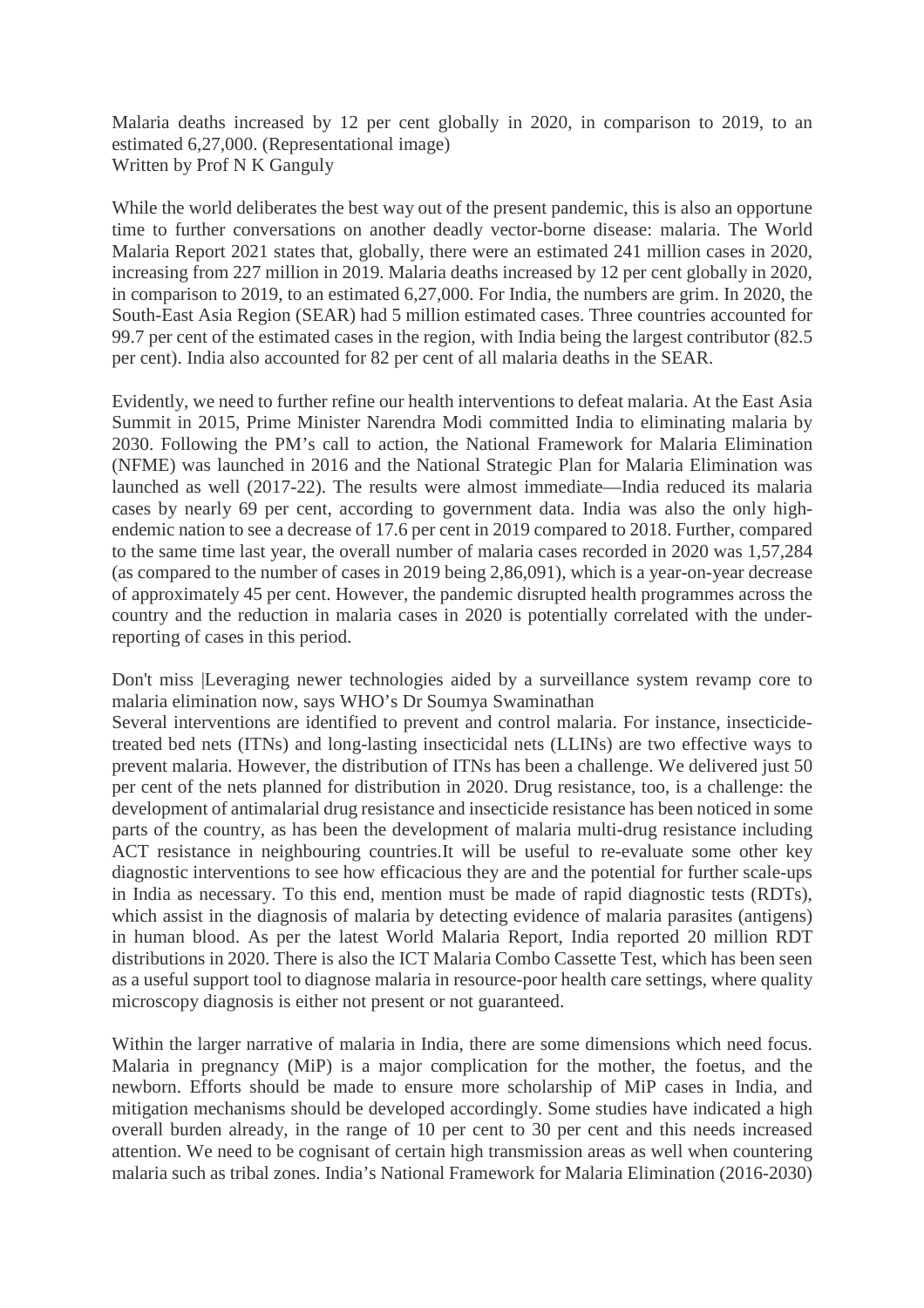does have a targeted Tribal Malaria Action Plan (TMAP) that strives for malaria prevention and control activities in tribal and ethnic population groups spread across different states and Union Territories. We must ensure such initiatives reach fruition. Hilly, forested, desert, and conflict-prone geographies also need a customised action plan and policies need to be refined keeping these considerations in mind.

Future elimination roadmaps will need to factor in contemporary challenges. Climate change and rapid urbanisation are high risk-factors for malaria. As temperatures rise globally, mosquitoes will spread to higher altitudes increasing disease spread. In fact, the Intergovernmental Panel on Climate Change (IPCC), in its 6th assessment report, indicated a distribution shift in diseases like malaria to higher altitudes including potential outbreaks in the Himalayan region .

Even though the landscape appears challenging, there already exists the right political will and the policy armature needed to effect change. We just need to address some fundamentals of public health better: levelling ditches, designing better manholes and developing biopesticides can help to prevent malaria. Furthermore, as the monsoon approaches, we need targeted screening camps in high-burden states/districts, periodic sanitation exercises, vector control, and regular fogging. We must certainly ensure the procurement and distribution of LLINs across susceptible geographies. The role of the community becomes critical here. Just as India leveraged the strength of community action to defeat polio, it can deploy a similar strategy for malaria too. At the last mile, community leaders and influential voices can ensure better disease awareness and the enforcement of preventive measures like LLINs and sanitation drives.

Grassroots action is critical to combat a disease like malaria. Such endeavours in addition to holistic policy interventions and effective delivery of services would be vital in helping us achieve our goal of a malaria-free India by 2030.

# **Blood sugar**

# **Study flags poor control of blood sugar in Indians (The Hindu:20220428)**

https://www.thehindu.com/sci-tech/health/study-flags-poor-control-of-blood-sugar-inindians/article65345896.ece

ICMR-INDIAB study across 27 States stressed the need to have better control over various health parameters

Only over 7% of over 5,297 individuals in India with diabetes were able to achieve their blood sugar, blood pressure and cholesterol targets, according to a recent paper published in the Lancet- Diabetes and Endocrinology.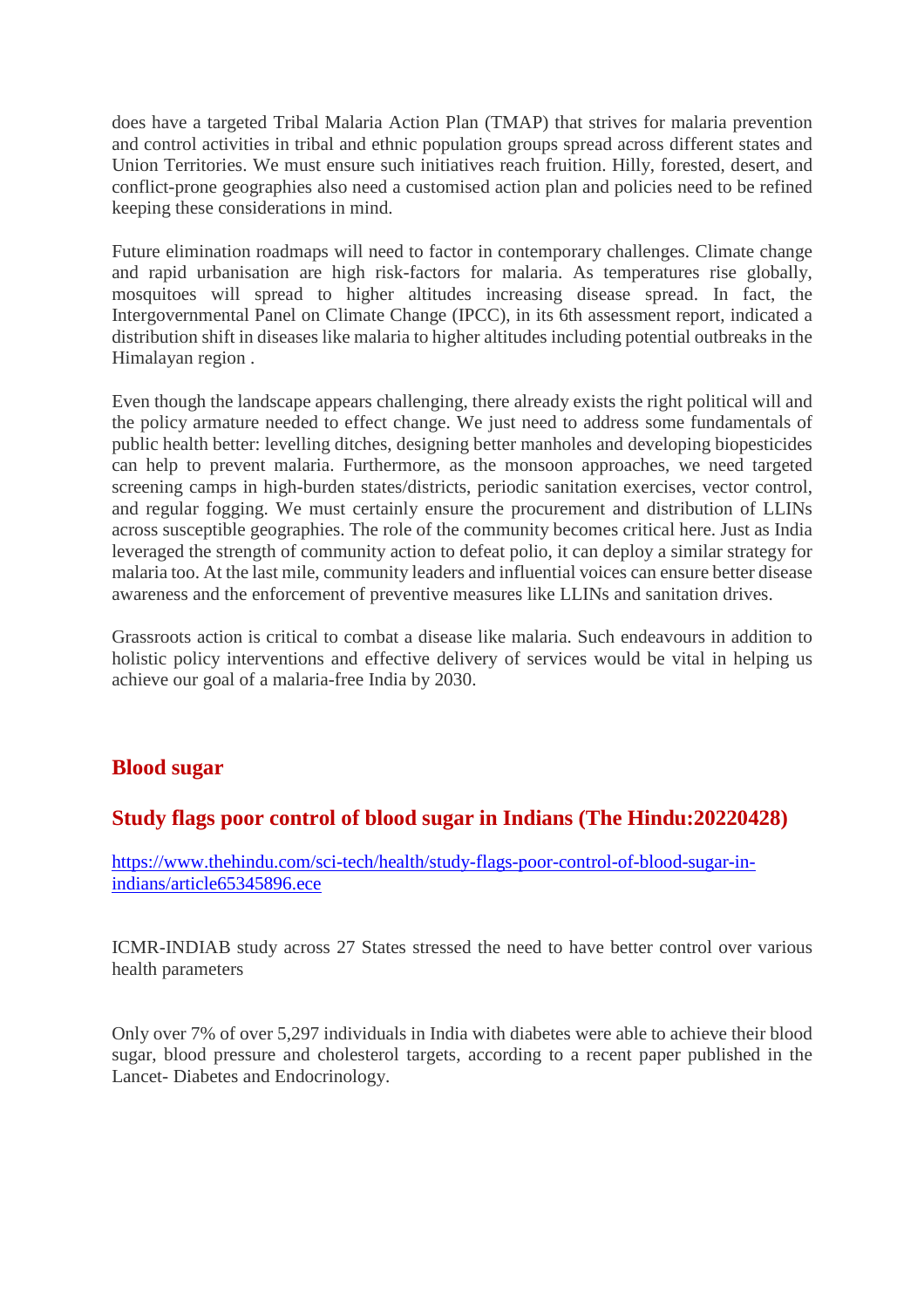**Acute hepatitis cases**

# **WHO says at least one child has died after increase of acute hepatitis cases in children(The Hindu:20220428)**

https://www.thehindu.com/sci-tech/health/who-says-at-least-one-child-has-died-afterincrease-of-acute-hepatitis-cases-in-children/article65349487.ece

The WHO said a common cold virus known as an adenovirus had been detected in at least 74 cases

The World Health Organization said on Saturday that at least one child death had been reported following an increase of acute hepatitis of unknown origin in children, and that at least 169 cases had been reported in children in 12 countries.

The WHO issued the figures as health authorities around the world investigate a mysterious increase in severe cases of hepatitis - inflammation of the liver

# **Strong mind for a strong life**

# **Strong mind for a strong life (The Hindu:20220428)**

https://www.thehindu.com/news/cities/chennai/strong-mind-for-a-stronglife/article65346415.ece

April books on health exhort readers to develop a strong mind and know their potential to build a disease-free life for themselves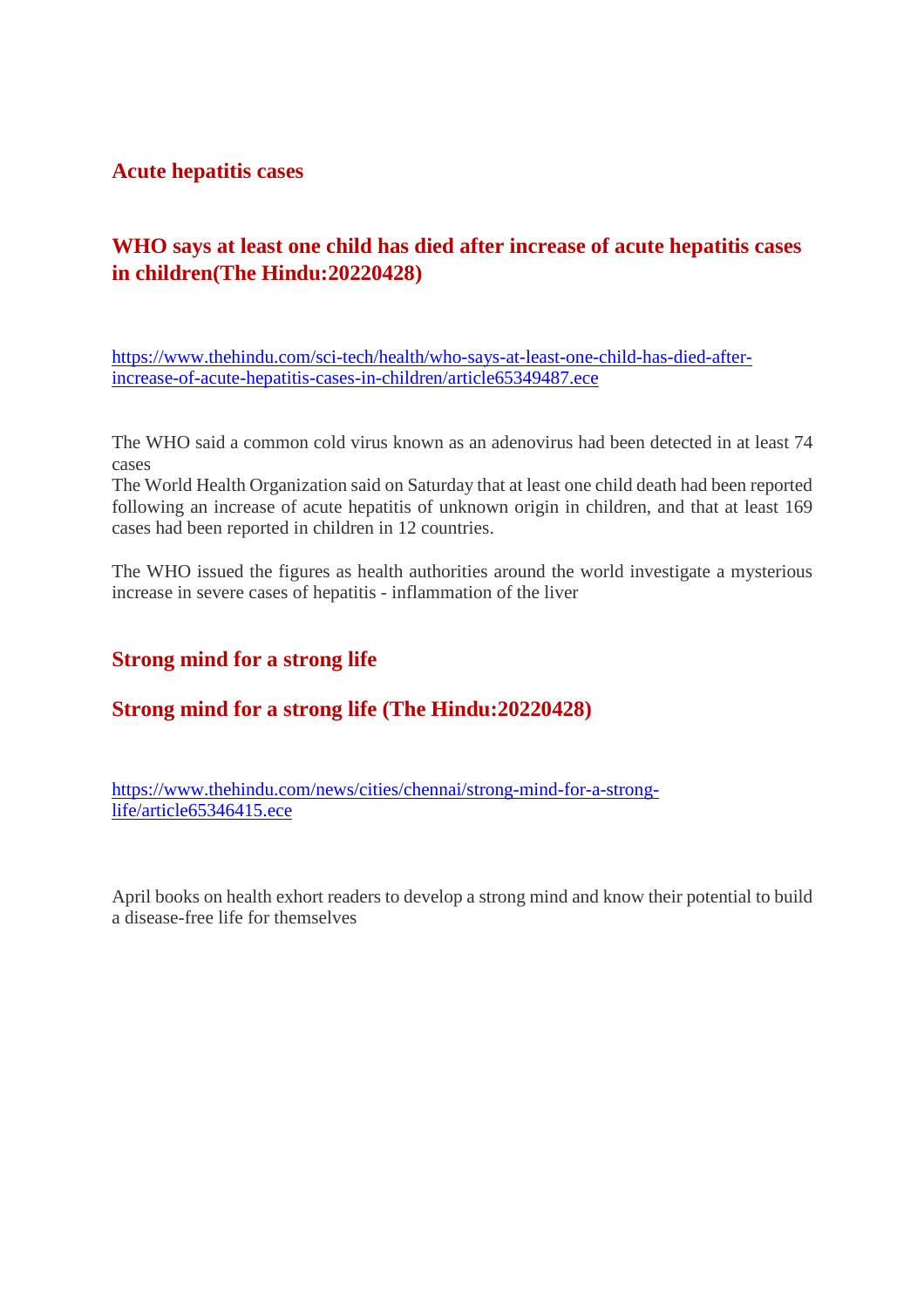### **Active COVID-19 cases**

# **Active COVID-19 cases in country rise to 14,241(The Hindu:20220428)**

https://www.thehindu.com/news/national/active-covid-19-cases-in-country-rise-to-14241/article65344248.ece

The death toll climbed to 5,22,116 with 54 fresh fatalities

With 2,451 new coronavirus infections being reported in a day, India's total tally of COVID-19 cases rose to 4,30,52,425, while the active cases increased to 14,241, according to the Union Health Ministry data updated on Friday.

The death toll climbed to 5,22,116 with 54 fresh fatalities, the data updated at 8.00 am. stated.

#### **Hepatitis (Dainik Bhasker :20220428)**

https://epaper.bhaskar.com/detail/1260312/37005751838/mpcg/28042022/194/image/

# **भारकर खास :** कोरोनाकाल में घरों में बंद रहे बच्चों ने घलना-मिलना शरू ही किया कि नई बीमारी ने घेरा दुनियाभर में 16 साल तक के बच्चे हेपेटाइटिस की चपेट में आ रहे, 200 केस आ चुके, कारण अज्ञात; भारत में अब तक एक भी मामला नहीं

भास्कर न्यूज | लंदन, न्यूयॉर्क

अमेरिका-ब्रिटेन समेत कई देशों के बच्चों में हेपेटाइटिस या लिवर में सूजन के मामलों में रहस्यमय तेजी ने विशेषज्ञों को चिंता में डाल दिया है। सबसे पहले ब्रिटेन में जनवरी में कुछ केस मिले थे। डब्ल्यूएचओ के मुताबिक 21 अप्रैल तक हेपेटाइटिस के 200 केस सामने आ चुके हैं। सोमवार को जापान में भी एक मामला मिला। सभी केस एक माह से 16 साल के बच्चों के हैं। 17 बच्चों को लिवर ट्रांसप्लांट कराना पड़ा है। एक मौत दर्ज की गई है। बच्चों में अब तक हेपेटाइटिस के मामले नहीं देखे गए थे। सभी मामले स्वस्थ बच्चों में सामने आए हैं और यह हेपेटाइटिस ए, बी, सी, डी और ई से अलग स्ट्रेन के हैं। अमेरिका के सेंटर्स फॉर डिसीज कंट्रोल एंड प्रिवेंशन ने अलर्ट जारी किया है।

#### भारकर Explainer • बच्चों के हाथ नियमित धलवाएं. वोमेटिंग-डायरिया हो तो स्कूल न भेजें



• बच्चों में कैसे लक्षण दिखते हैं? शुरुआत में लक्षण न दिखते हैं, न महसूस होते हैं। लगातार स्थिति रहे तो मांसपेशियों व जोड़ों में दर्द, अधिक तापमान, बीमार लगना, निष्क्रियता, पेट दर्द, डार्क यूरिन, आंखें व पीली त्वचा जैसे लक्षण दिखते हैं। बच्चे में ये लक्षण दिखें तो डॉक्टर को दिखाएं।

#### - ऐसे केस अचानक क्यों बढे?

ये केस आम हेपेटाइटिस वायरस के नहीं हैं। संभवतः यह वायरसों के समूह एडिनोवायरस के कारण फैल रहा है। एडिनोवायरस के 99 ऐसे ज्ञात प्रकार हैं, जो इंसान को संक्रमित कर सकते हैं। ये व्यक्तिगत संपर्क, सांस की बंदों और संक्रमित सतह से फैलते हैं। वैज्ञानिक पता लगा रहे हैं कि क्या वायरस की आनुवंशिक प्रकृति में बदलाव आया है, जिसके कारण यह मामली संक्रमण के बजाय सीधे लिवर को नुकसान पहुंचा रहा है। युके हेल्थ सेक्यूरिटी एजेंसी के मुताबिक, इसका कारण संभवतः एडिनोवायरस का स्ट्रेन एफ 41 है।

#### • ये भी तो कारण नहीं…?

एक अनमान, कोविड पाबंदियों के दौर में बच्चे आम वायरस के संपर्क में नहीं आए। लोगों से कम घुले-मिले। अब सब खुला, बच्चे घर से निकले तो उनका सामना एक के बाद एक वायरस से हो रहा है। इससे उनकी प्रतिरक्षा प्रणाली अति-प्रतिक्रिया कर रही है और यहः लिवर की सजन में बदल रही है। दूसरा अनुमान, इसका जिम्मेदार कोरोना तो नहीं है? यके में इन बच्चों को कोरोना भी हुआ था। वैज्ञानिक पता लगा रहे हैं कि क्या .<br>कोरोना बच्चों को हेपेटाइटिस के प्रति अधिक संवेदनशील बना देता है, जिस कारण वे एडिनो वायरस से संक्रमित हो जाते हैं। -शेष पेज 07